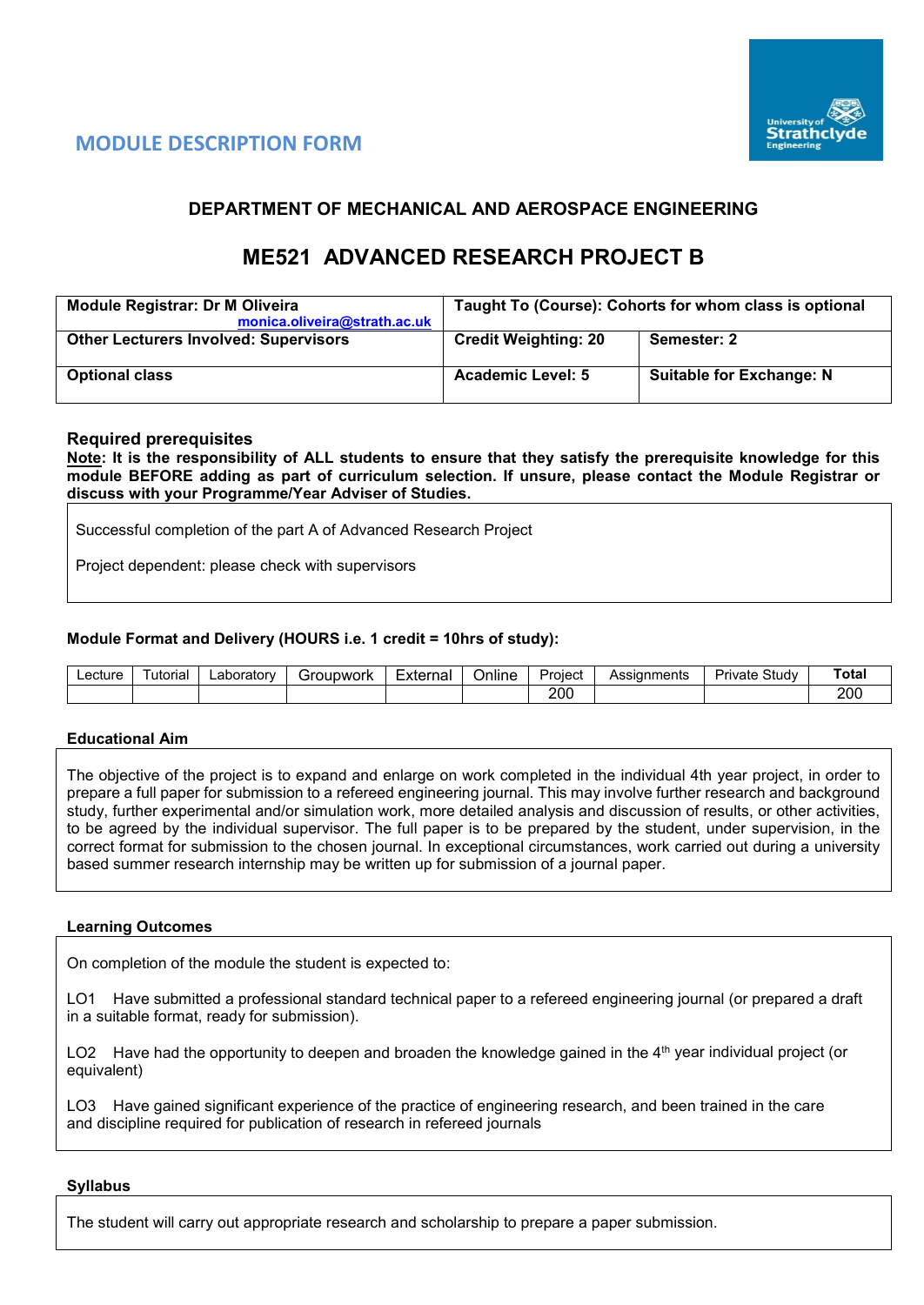## **Assessment of Learning Outcomes**

## **Criteria**

For each of the Module Learning Outcomes the following criteria will be used to make judgements on student learning:

LO1

C1 The paper must have been submitted, or (in the opinion of the supervisor) be in a draft form in the appropriate format for submission in the near future.

C2 The quality of the paper must be such that the supervisor is willing to be a named co-author.

## $LO2$

C1 The oral panel will interview the student to assess the degree of deepening and broadening of knowledge developed during the project.

## LO3

C1 An assessment of the quality of the paper, and the amount of work carried out, over and above that completed in 4th year.

The standards set for each criterion per Module Learning Outcome to achieve a pass grade are indicated on the assessment sheet for all assessment.

## **Principles of Assessment and Feedback**

*(within Assessment and Feedback Policy at: <https://www.strath.ac.uk/professionalservices/staff/policies/academic/> )*

## **Help clarify what good performance is.**

Regular feedback will be obtained through meetings with the supervisor, to give clear guidance about performance and progress. This will tend to be informal in nature, but students should recognise this as feedback, and be encouraged to reflect on it.

## **Encourage 'time and effort' on challenging learning tasks.**

Regular meetings with the supervisor will encourage the student to work steadily over the whole project to achieve a high quality end result.

## **Ensure that summative assessment has a positive impact on learning.**

Students will be shown the assessment criteria in advance, and given guidance on the numerical marking scheme. This will allow them to focus effort on achieving good learning outcomes with the aim of achieving a high mark.

## **Facilitate the development of self-assessment and reflection in training**

Students will be encouraged to reflect on their progress towards the publication, and plan their work effectively to meet the deadline.

## **Encourage positive motivational beliefs and self-esteem**

Publication in a peer reviewed journal is a demanding exercise. Completion of this task is highly motivating and a source of satisfaction for the students.

## **Assessment Method(s) Including Percentage Breakdown and Duration of Exams** *(individual weightings***)**

| <b>Examination</b> |          |          |           |        | <b>Coursework</b> |        | <b>Practical</b> | <b>Project</b>               |           |  |
|--------------------|----------|----------|-----------|--------|-------------------|--------|------------------|------------------------------|-----------|--|
| <b>Number</b>      | Month(s) | Duration | Weiahtina | Number | Weiahtina         | Number | Weiahtina        | Number                       | Weighting |  |
|                    |          |          |           |        |                   |        |                  |                              | 100%      |  |
|                    |          |          |           |        |                   |        |                  | LO1<br>റാ<br>LO <sub>3</sub> |           |  |

*\* L/Os: Indicate which Learning Outcomes (L01, L02, etc) are to be assessed by exam/coursework/practical/project as required.*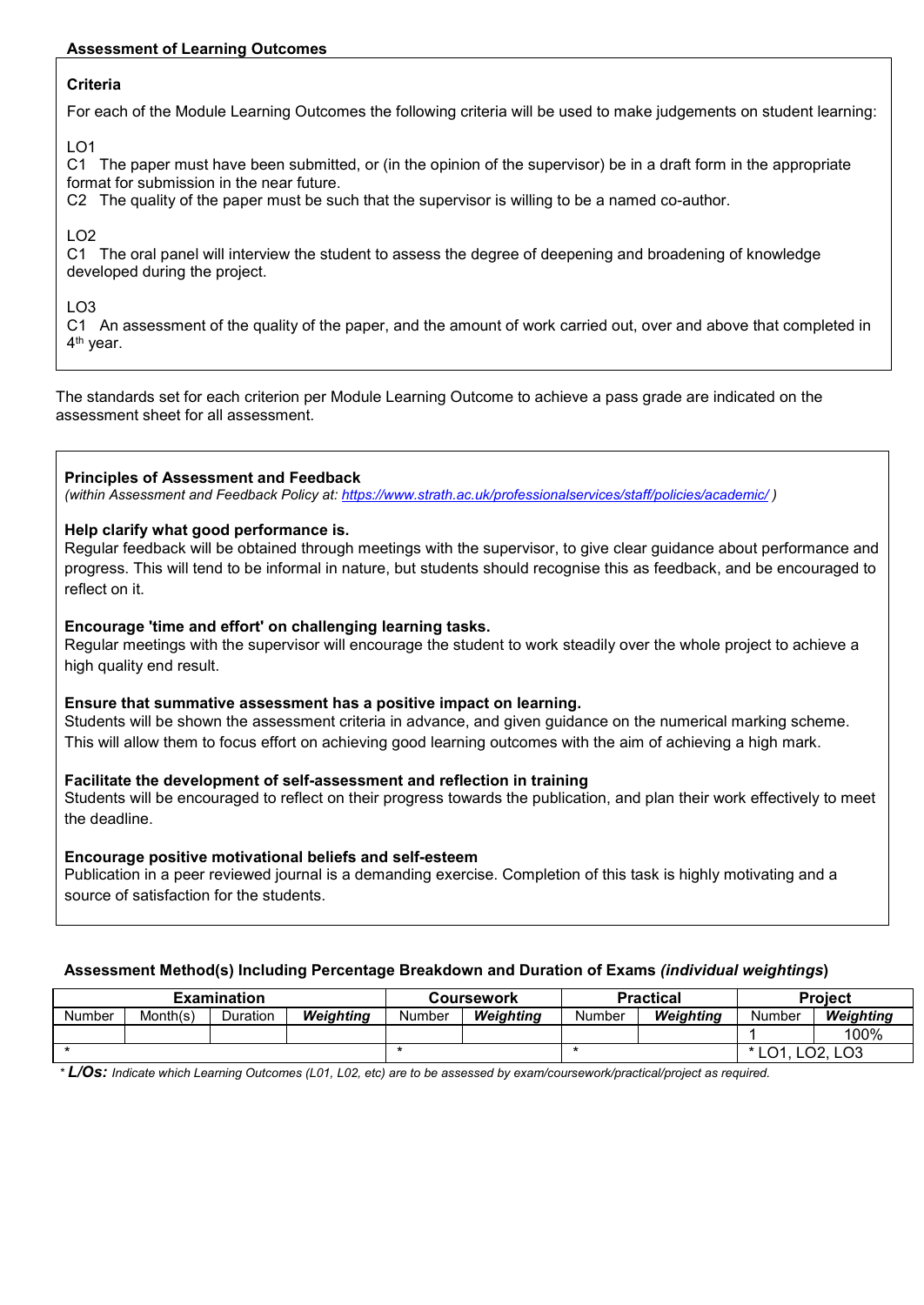## **Coursework / Submissions deadlines (***academic weeks***):**

Copy of research paper to be handed in on the first day of the exam diet. Oral exam to be carried out during the exam diet.

#### **Resit Assessment Procedures:**

Alternate <sup>^^</sup>submission prior to commencement of the August exam diet and new oral examination.

#### **^^Students must contact the module Registrar for details as soon as results confirm that a resit is required.**

#### **PLEASE NOTE:**

**Students must gain a summative mark of 50% to pass the module. Students who fail the module at the first attempt will be re-assessed during the August diet. This re-assessment will consist entirely of courseworkand viva. No marks from any previous attempts will be transferred to a new attempt.**

#### **Recommended Reading**

Reading appropriate to project topic.

#### **Additional Student Feedback**

*(Please specify details of when additional feedback will be provided)*

| <b>Date</b> | $Im\epsilon$ | KOOM.<br>NC.                            |
|-------------|--------------|-----------------------------------------|
|             |              | timetable webpages for details<br>Check |

Session: 2021/22

#### **Approved:**

**Course Director Signature: E Henderson**

**Date of Last Modifications: 31/08/2021**

(Updated July 2021-MAE)